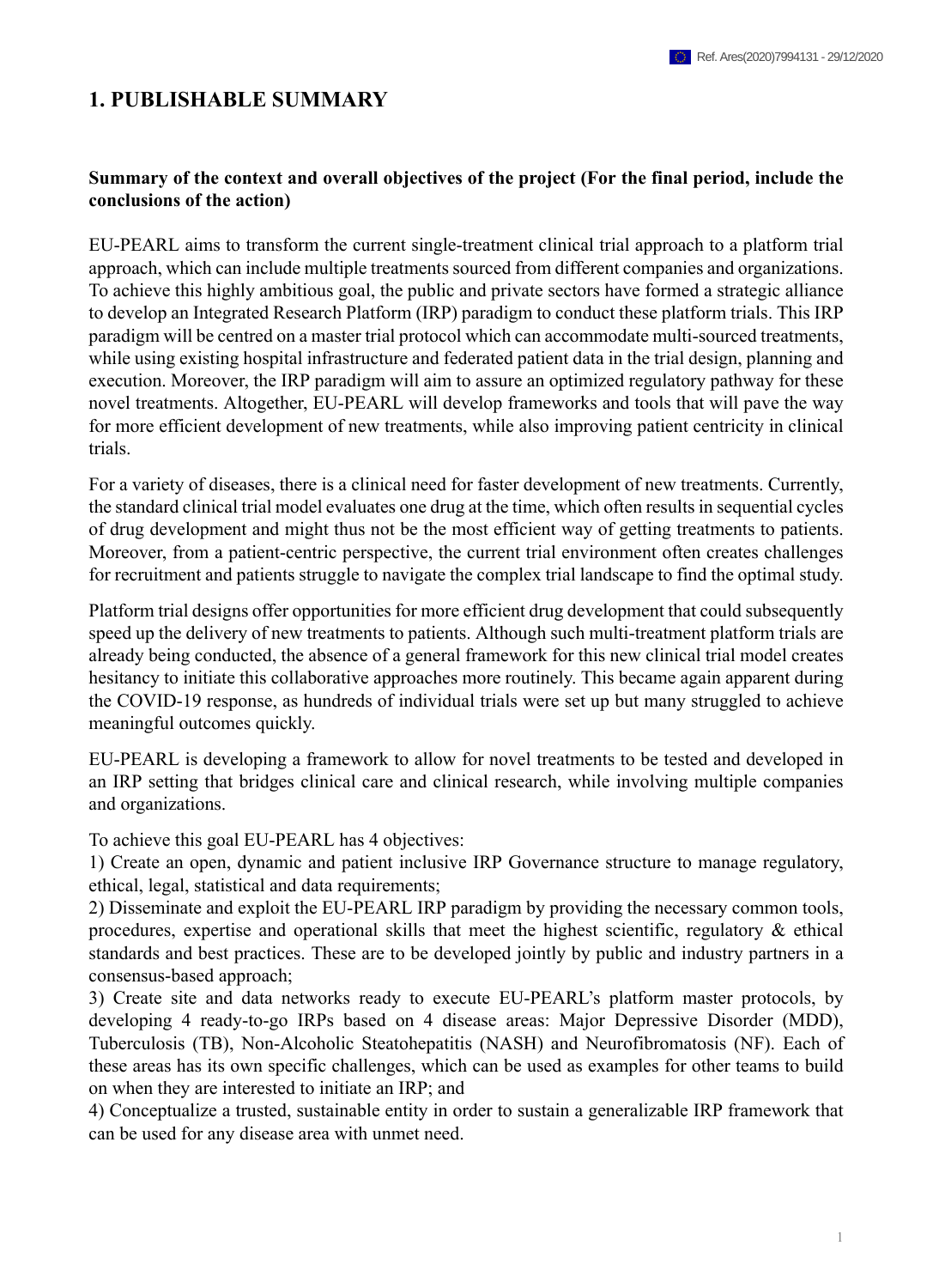## **Work performed from the beginning of the project to the end of the period covered by the report and main results achieved so far (For the final period please include an overview of the results and their exploitation and dissemination)**

During the first year of EU-PEARL (01/11/2019 – 31/10/2020) the project team has focused on laying a foundation for the creation of generic and disease-specific IRP frameworks and common tools, while generating awareness on the project and the advantages of adaptive platform trials.

From a disease-agnostic perspective, generic "data management and governance" guidelines have been developed for the project. Furthermore, to build and share knowledge around platform trials within the stakeholder community, EU-PEARL developed the following publicly available documents (available on EU-PEARL website: https://eu-pearl.eu/): 1) Glossary with key terminology and scenarios for platform trials; 2) Report on best practices in platform trial operational aspects. Also, several publications were developed within the project, mainly covering methodological challenges – statistics – and linking EU-PEARL to COVID-19 platform trials which are now in place.

In parallel, teams focussing on disease-specific IRPs (MDD, TB, NASH, NF) made an inventory and assessments of existing clinical trial designs and specific drug development challenges, for each specific condition. Disease-specific teams, in collaboration with expert methodologists, started to establish the foundations to address trial design challenges and master protocol development in each of the four disease areas. Additionally, a Clinical Network Working Group has been created to guide the setup of clinical site networks for each of the disease-specific IRPs with the public partners. Training and discussions were initiated with disease-specific teams to start building a federated data network and solidify the general data requirements. Patient engagement structures have been set in place to enable close collaboration with patient representatives and ensure that the patient's voice is heard throughout the design of the EU-PEARL IRP frameworks.

Within its first year, EU-PEARL also initiated efforts to make the project become widely understood: besides a communication and dissemination strategy, EU-PEARL also developed an alliance strategy which maps how EU-PEARL will promote knowledge and understanding on platform trials and introduce the concept of IRPs, launch dialogue and collaborations with relevant external expert and related on-going initiatives, and foster the sustainability and endorsement for future adoption of this innovative framework.

Furthermore, EU-PEARL organised 4 successful online Stakeholder Workshop sessions on October'20 focused on: regulatory & ethical issues, methodological challenges and patient engagement priorities for IRP development (More information: https://eu-pearl.eu/eu-pearlstakeholder-workshop-future-clinical-trials/). The virtual environment created the opportunity to include over 600 global experts in the discussions, with significant amount of returning attendees. The increased interest might be seen against the backdrop of calls for collaborative approaches to address the challenges which healthcare is facing in a rapid response to COVID-19. Overall, the EU-PEARL Workshop created a great opportunity to interact with a variety of external stakeholders (regulators, statisticians, patients) on the concept of multi-company platform trials and the benefits of building collaborative IRPs.

**Progress beyond the state of the art, expected results until the end of the project and potential impacts (including the socio-economic impact and the wider societal implications of the project so far)**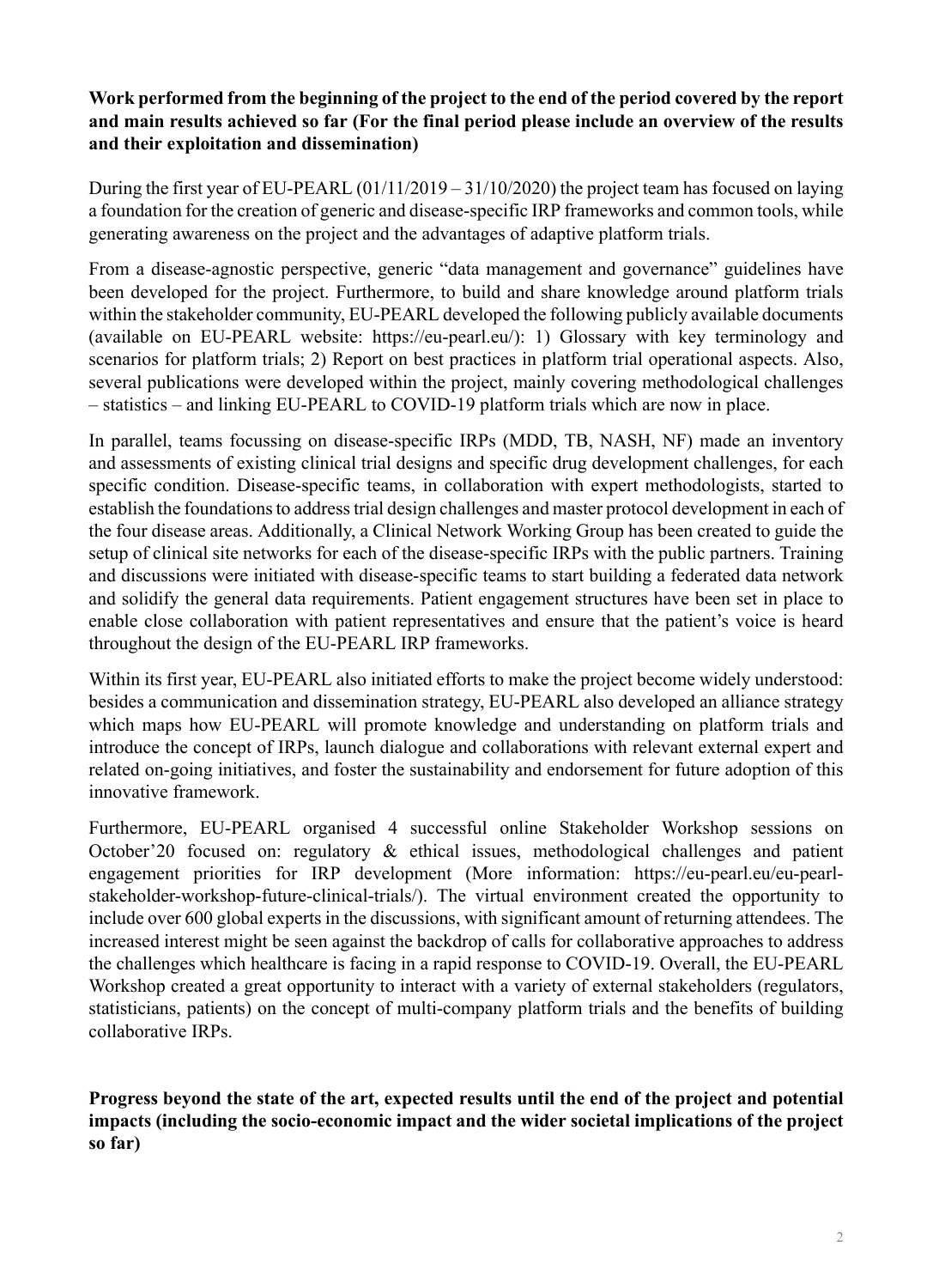Upon completion of the EU-PEARL project, frameworks for the 4 disease-specific IRPs (MDD, TB, NASH, NF) including the 4 master protocols, will be available. Additionally, more generalizable frameworks on how to set up and conduct an IRP will be written up, together with a plan on how to sustain and maintain these frameworks through a novel entity. By using these frameworks, future platform trials will be set up to generate high quality evidence that is based on strong and consistent data networks and statistical methods. These frameworks will also emphasize and provide guidance on how to embed the patient voice as a partner in the development of IRPs.

Altogether, the EU-PEARL IRP framework will lay the foundation for a clinical trial environment that enables more collaborative platform trials and creates opportunity for faster response to patient needs.

## **Address (URL) of the project's public website**

https://eu-pearl.eu/